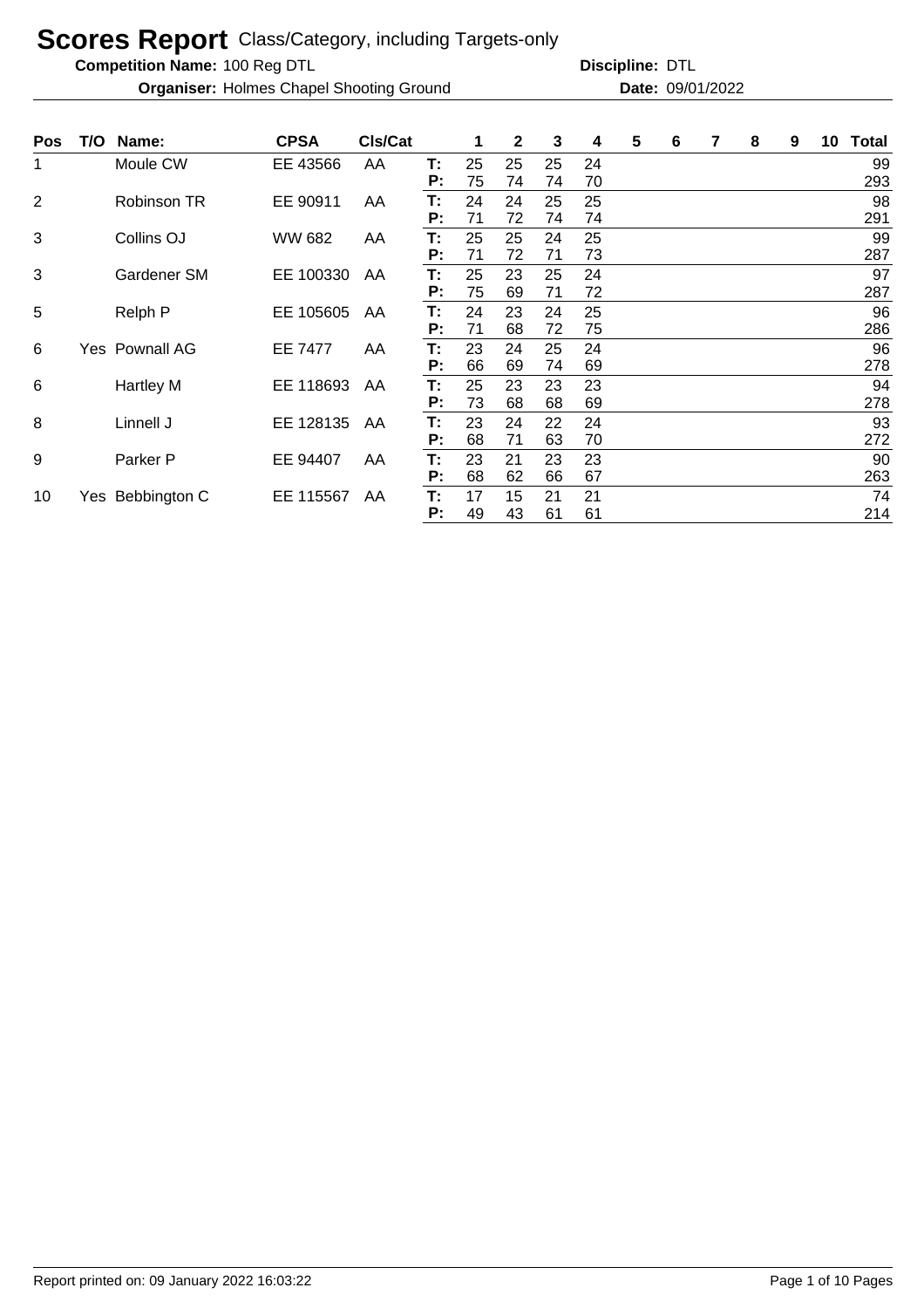**Competition Name:**

**Organiser:** Holmes Chapel Shooting Ground **Date:** 09/01/2022

| <b>Pos</b> | T/O | Name:              | <b>CPSA</b>    | CIs/Cat        |          | 1        | 2        | 3        | 4        | 5 | 6 | 7 | 8 | 9 | 10 | <b>Total</b> |
|------------|-----|--------------------|----------------|----------------|----------|----------|----------|----------|----------|---|---|---|---|---|----|--------------|
| 1          |     | Holden RJ          | EE 7228        | A              | T:       | 25       | 24       | 25       | 25       |   |   |   |   |   |    | 99           |
|            |     |                    |                |                | P:       | 75<br>24 | 72       | 73       | 72       |   |   |   |   |   |    | 292<br>98    |
| 2          |     | Sant P             | EE 125165      | $\overline{A}$ | T:<br>Ρ. | 70       | 24<br>69 | 25<br>75 | 25<br>75 |   |   |   |   |   |    | 289          |
| 3          |     | Taylor D           | EE 14934       | A              | T:       | 23       | 25       | 25       | 24       |   |   |   |   |   |    | 97           |
|            |     |                    |                |                | Ρ.       | 69       | 74       | 74       | 71       |   |   |   |   |   |    | 288          |
| 4          |     | <b>Richards PG</b> | EE 120556      | A              | T:<br>Ρ: | 24<br>71 | 25<br>74 | 24<br>71 | 24<br>71 |   |   |   |   |   |    | 97<br>287    |
| 5          |     | Clifton W          | <b>WW 1078</b> | A              | T:       | 23       | 24       | 25       | 25       |   |   |   |   |   |    | 97           |
|            |     |                    |                |                | Ρ:       | 67       | 71       | 73       | 75       |   |   |   |   |   |    | 286          |
| 5          |     | Mills I            | WW 2790        | A              | T:       | 24       | 24       | 25       | 23       |   |   |   |   |   |    | 96           |
| 7          |     | Fiddler S          | EE 84815       | A              | Ρ:<br>T: | 71<br>25 | 72<br>25 | 75<br>22 | 68<br>24 |   |   |   |   |   |    | 286<br>96    |
|            |     |                    |                |                | Ρ:       | 73       | 74       | 65       | 71       |   |   |   |   |   |    | 283          |
| 8          |     | <b>Waters K</b>    | EE 122306      | A              | T:       | 25       | 23       | 24       | 23       |   |   |   |   |   |    | 95           |
|            |     |                    |                |                | P:       | 74       | 69       | 72       | 67       |   |   |   |   |   |    | 282          |
| 9          |     | Evans PA           | WW 2241        | A              | T:<br>P: | 23<br>68 | 24<br>69 | 24<br>70 | 25<br>74 |   |   |   |   |   |    | 96<br>281    |
| 10         |     | Hurstfield T       | EE 29411       | A              | T:       | 24       | 23       | 23       | 25       |   |   |   |   |   |    | 95           |
|            |     |                    |                |                | P:       | 70       | 67       | 66       | 75       |   |   |   |   |   |    | 278          |
| 11         |     | <b>Bushell CM</b>  | EE 37684       | A              | T:       | 23       | 25       | 23       | 23       |   |   |   |   |   |    | 94           |
|            |     |                    |                |                | Р:<br>T: | 66<br>23 | 73<br>23 | 68       | 69       |   |   |   |   |   |    | 276<br>93    |
| 12         |     | Pritchard JE       | WW 2741        | A              | Р:       | 69       | 67       | 24<br>72 | 23<br>67 |   |   |   |   |   |    | 275          |
| 13         |     | Stanbrook C        | EE 112079      | A              | T:       | 25       | 24       | 23       | 21       |   |   |   |   |   |    | 93           |
|            |     |                    |                |                | Р:       | 73       | 70       | 68       | 62       |   |   |   |   |   |    | 273          |
| 14         |     | Thomas PA          | EE 65442       | A              | T:<br>Р: | 22<br>65 | 22<br>64 | 25<br>71 | 24<br>72 |   |   |   |   |   |    | 93<br>272    |
| 15         |     | Ruane J            | EE 129118      | A              | T:       | 24       | 21       | 22       | 24       |   |   |   |   |   |    | 91           |
|            |     |                    |                |                | Р:       | 72       | 63       | 66       | 69       |   |   |   |   |   |    | 270          |
| 16         |     | Lloyd T            | EE 31443       | A              | T:       | 24       | 24       | 23       | 22       |   |   |   |   |   |    | 93           |
|            |     | <b>Faulkner RM</b> | WW 1759        |                | Р:<br>T: | 69<br>24 | 70<br>21 | 65<br>22 | 64<br>23 |   |   |   |   |   |    | 268<br>90    |
| 16         |     |                    |                | A              | P:       | 71       | 62       | 66       | 69       |   |   |   |   |   |    | 268          |
| 18         |     | Yes Nutter G       | EE 88429       | A              | T:       | 21       | 24       | 23       | 24       |   |   |   |   |   |    | 92           |
|            |     |                    |                |                | Ρ:       | 61       | 68       | 68       | 70       |   |   |   |   |   |    | 267          |
| 19         |     | Lewis RC           | WW 2233        | A              | Т:<br>P: | 22<br>65 | 24<br>71 | 24<br>68 | 21<br>62 |   |   |   |   |   |    | 91<br>266    |
| 20         |     | Yes Hutchinson B   | EE 129755 A    |                | T:       | 22       | 23       | 22       | 23       |   |   |   |   |   |    | 90           |
|            |     |                    |                |                | P:       | 62       | 69       | 64       | 66       |   |   |   |   |   |    | 261          |
| 21         |     | Mills P            | WW 1544        | A              | T:       | 19       | 23       | 21       | 23       |   |   |   |   |   |    | 86           |
|            |     |                    |                |                | P:       | 56       | 67       | 62       | 68       |   |   |   |   |   |    | 253          |
| 22         |     | Yes Waring DA      | EE 124591      | $\mathsf{A}$   | T:<br>Ρ: | 20<br>60 | 22<br>66 | 21<br>61 | 20<br>58 |   |   |   |   |   |    | 83<br>245    |
| 23         |     | Rogers GT          | EE 4526        | A              | T:       | 20       | 17       | 20       | 21       |   |   |   |   |   |    | 78           |
|            |     |                    |                |                | P:       | 57       | 48       | 58       | 58       |   |   |   |   |   |    | 221          |
| 24         |     | Hall A             | EE 103963 A    |                | T:       | 20       | 21       |          |          |   |   |   |   |   |    | 41           |
|            |     |                    |                |                | P:       | 58       | 61       |          |          |   |   |   |   |   |    | 119          |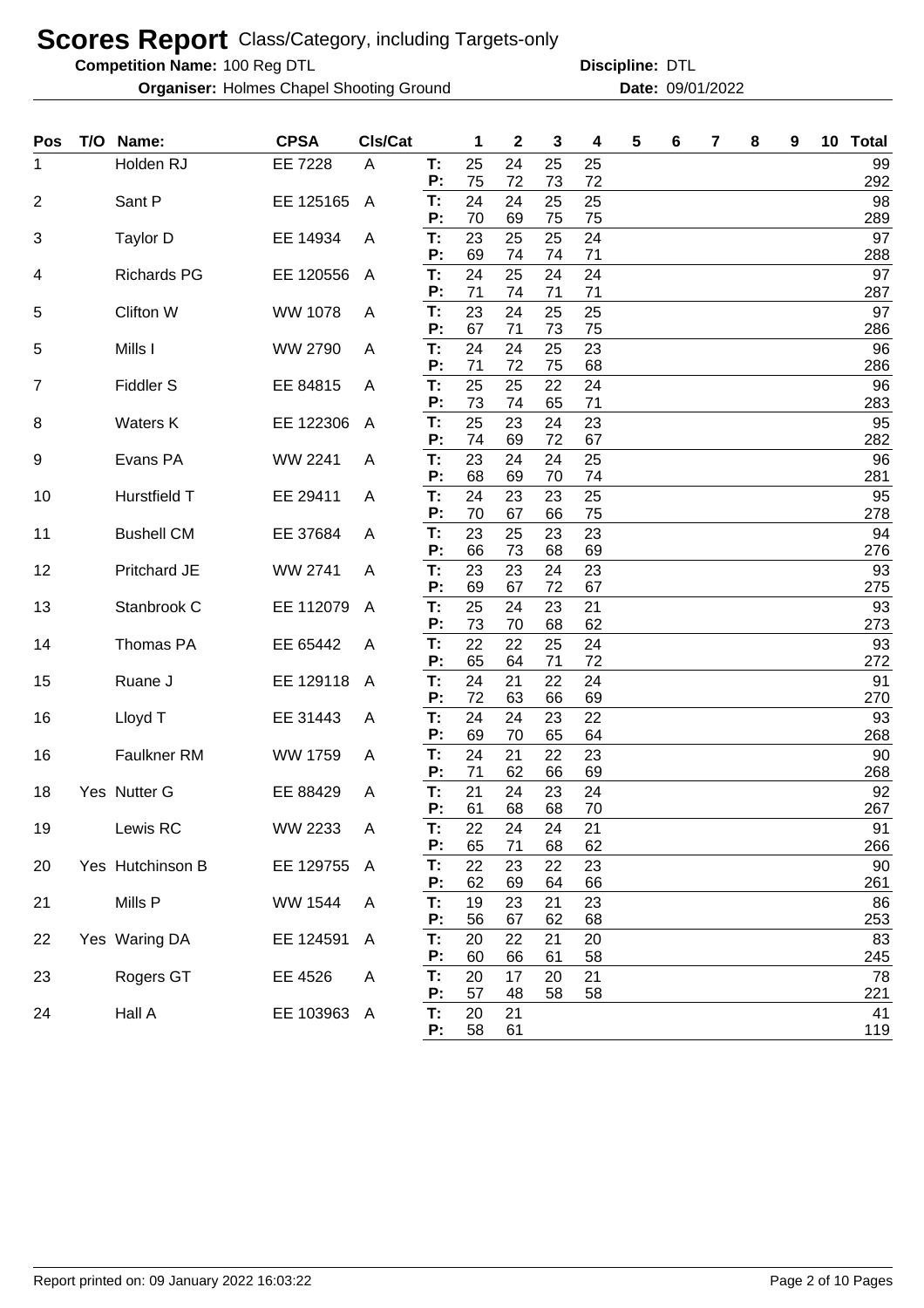**Competition Name:**

**Organiser:** Holmes Chapel Shooting Ground **Date:** 09/01/2022

| <b>Pos</b>     | T/O | Name:             | <b>CPSA</b>     | Cls/Cat |          | 1        | 2        | 3        | 4        | 5 | 6 | 7 | 8 | 9 | 10 Total  |
|----------------|-----|-------------------|-----------------|---------|----------|----------|----------|----------|----------|---|---|---|---|---|-----------|
| 1              |     | McGovern R        | EE 124989       | B       | Т:       | 24       | 25       | 24       | 23       |   |   |   |   |   | 96        |
| 1              |     | Moir TG           | EE 67036        | B       | P:<br>T: | 70<br>23 | 75<br>25 | 66<br>23 | 69<br>23 |   |   |   |   |   | 280<br>94 |
|                |     |                   |                 |         | P:       | 68       | 74       | 69       | 69       |   |   |   |   |   | 280       |
| 3              |     | Palmer W          | WW <sub>5</sub> | B       | T:<br>Ρ: | 24<br>68 | 25<br>72 | 22<br>65 | 25<br>74 |   |   |   |   |   | 96<br>279 |
| 3              |     | Thomas RC         | <b>WW 1427</b>  | B       | T:       | 24       | 25       | 24       | 22       |   |   |   |   |   | 95        |
| 5              |     | Johnson J         | EE 139108       | B       | P:<br>T: | 71<br>23 | 74<br>23 | 68<br>25 | 66<br>23 |   |   |   |   |   | 279<br>94 |
|                |     |                   |                 |         | P:       | 69       | 68       | 72       | 68       |   |   |   |   |   | 277       |
| 5              |     | Ellison AA        | EE 7578         | B       | T:       | 22       | 25       | 22       | 24       |   |   |   |   |   | 93        |
| $\overline{7}$ |     | Farnsworth N      | EE 128472       | B       | P:<br>T: | 66<br>23 | 75<br>23 | 64<br>24 | 72<br>24 |   |   |   |   |   | 277<br>94 |
|                |     |                   |                 |         | P:       | 67       | 68       | 71       | 69       |   |   |   |   |   | 275       |
| 8              |     | Kingston J        | EE 106003       | B       | T:<br>P: | 22<br>63 | 23<br>68 | 25<br>74 | 23<br>68 |   |   |   |   |   | 93<br>273 |
| 9              |     | Yes Jesson PE     | EE 4524         | B       | T:       | 24       | 22       | 20       | 24       |   |   |   |   |   | 90        |
|                |     |                   |                 |         | P:<br>T: | 72<br>23 | 64<br>21 | 59<br>24 | 72<br>24 |   |   |   |   |   | 267<br>92 |
| 10             |     | Davies A          | WW 1962         | B       | P:       | 65       | 57       | 71       | 71       |   |   |   |   |   | 264       |
| 11             |     | Stanbrook DJ      | EE 112080       | B       | T:       | 21       | 22       | 22       | 24       |   |   |   |   |   | 89        |
| 12             |     | Bevan G           | EE 138680       | B       | P:<br>T: | 62<br>21 | 64<br>23 | 64<br>22 | 72<br>24 |   |   |   |   |   | 262<br>90 |
|                |     |                   |                 |         | P:       | 62       | 66       | 63       | 69       |   |   |   |   |   | 260       |
| 12             |     | Yes Kippax IS     | EE 141345       | B       | T:<br>P: | 23<br>67 | 20<br>58 | 24<br>68 | 23<br>67 |   |   |   |   |   | 90<br>260 |
| 14             |     | Milroy S          | EE 132049       | B       | T:       | 19       | 25       | 24       | 23       |   |   |   |   |   | 91        |
|                |     |                   |                 |         | P:       | 55       | 69       | 68       | 66       |   |   |   |   |   | 258       |
| 14             |     | Myers A           | EE 110081       | B       | T:<br>P: | 21<br>58 | 22<br>63 | 23<br>67 | 24<br>70 |   |   |   |   |   | 90<br>258 |
| 14             |     | Percival E        | EE 133374       | B       | T:       | 24       | 24       | 21       | 21       |   |   |   |   |   | 90        |
| 17             |     | Harrison P        | EE 106360       | B       | P:<br>T: | 70<br>22 | 68<br>21 | 60<br>21 | 60<br>23 |   |   |   |   |   | 258<br>87 |
|                |     |                   |                 |         | P:       | 66       | 63       | 61       | 67       |   |   |   |   |   | 257       |
| 17             |     | Hitchmough J      | EE 105606       | B       | T:<br>P: | 21<br>62 | 20<br>60 | 22<br>64 | 24<br>71 |   |   |   |   |   | 87<br>257 |
| 19             |     | Tennison J        | EE 124363       | B       | Т:       | 19       | 23       | 24       | 21       |   |   |   |   |   | 87        |
|                |     |                   |                 |         | P:       | 56       | 66       | 70       | 63       |   |   |   |   |   | 255       |
| 20             |     | McKay R           | EE 137210       | B       | T:<br>P: | 20<br>53 | 21<br>59 | 24<br>72 | 24<br>70 |   |   |   |   |   | 89<br>254 |
| 21             |     | Yes Gardener A    | EE 7442         | B       | T:       | 19       | 22       | 21       | 24       |   |   |   |   |   | 86        |
| 22             |     | Grugel P          | EE 67143        | B       | P:<br>T: | 56<br>20 | 63<br>22 | 62<br>23 | 72<br>21 |   |   |   |   |   | 253<br>86 |
|                |     |                   |                 |         | P:       | 58       | 66       | 66       | 61       |   |   |   |   |   | 251       |
| 22             |     | Sage A            | EE 138139       | B       | T:<br>P: | 23<br>67 | 22<br>64 | 21<br>61 | 20<br>59 |   |   |   |   |   | 86<br>251 |
| 24             |     | Vella S           | EE 66462        | B       | T:       | 20       | 21       | 24       | 20       |   |   |   |   |   | 85        |
|                |     |                   |                 |         | P:       | 59       | 60       | 70       | 59       |   |   |   |   |   | 248       |
| 24             |     | Stafford G        | EE 123842       | B       | T:<br>P: | 21<br>62 | 23<br>68 | 19<br>56 | 21<br>62 |   |   |   |   |   | 84<br>248 |
| 26             |     | <b>Bushell JW</b> | EE 110724       | B       | T:       | 25       | 18       | 19       | 23       |   |   |   |   |   | 85        |
| 27             |     | Lowe PJ           | EE 134032       | B       | P:<br>T: | 70<br>19 | 53<br>22 | 53<br>21 | 68<br>21 |   |   |   |   |   | 244<br>83 |
|                |     |                   |                 |         | P:       | 57       | 61       | 61       | 62       |   |   |   |   |   | 241       |
| 28             |     | Boon MC           | EE 141117       | B       | T:       | 23       | 21       | 21       | 21       |   |   |   |   |   | 86        |
| 29             |     | Yes Kelly PG      | EE 139414 B     |         | Ρ.<br>T: | 59<br>21 | 60<br>23 | 60<br>19 | 60<br>22 |   |   |   |   |   | 239<br>85 |
|                |     |                   |                 |         | P:       | 58       | 64       | 54       | 61       |   |   |   |   |   | 237       |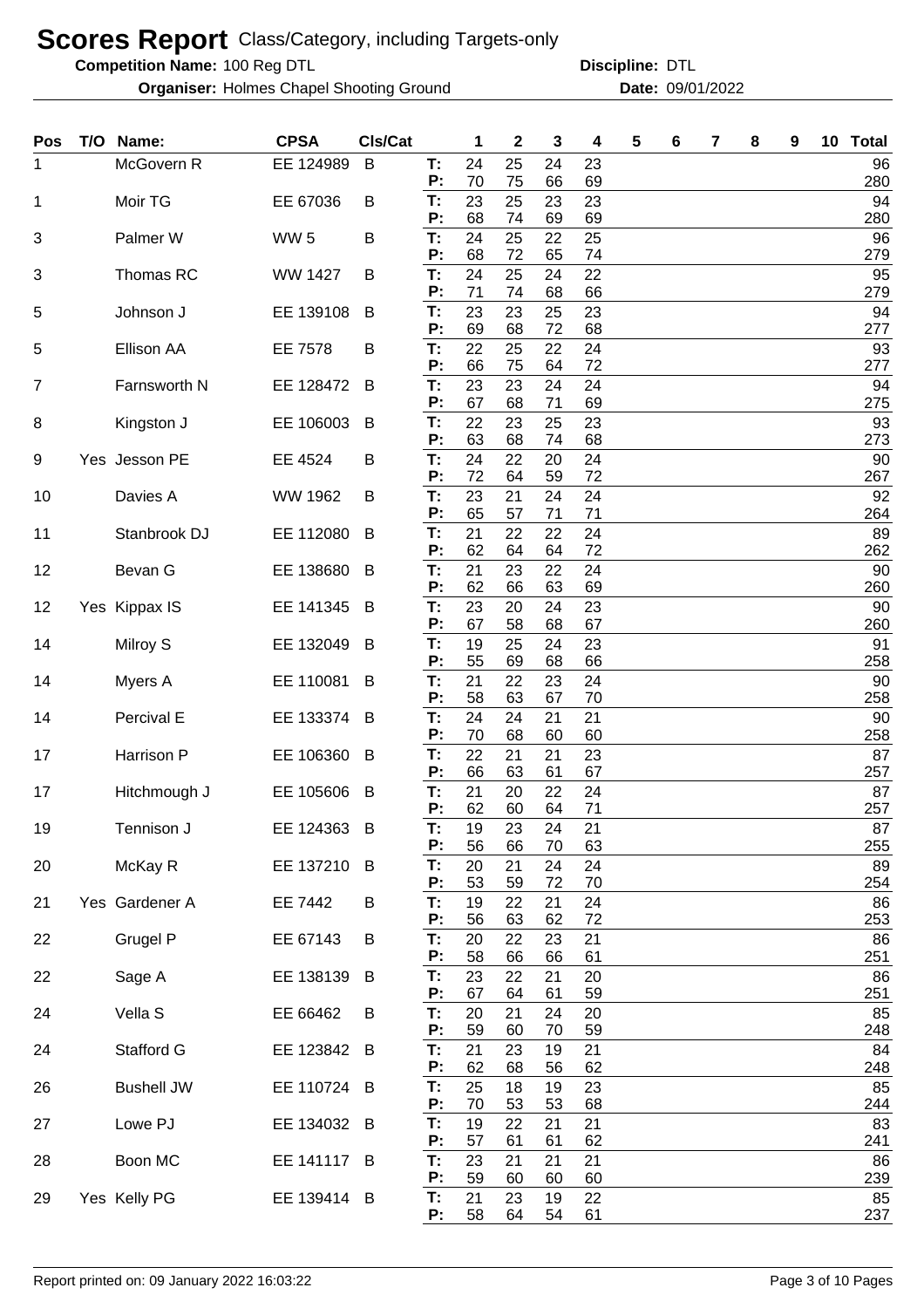**Competition Name:**

**Organiser:** Holmes Chapel Shooting Ground **Date:** 09/01/2022

| T:<br><b>Scudder SMS</b><br>EE 140869<br>C<br>24<br>23<br>23<br>22<br>1<br>P:<br>71<br>68<br>63<br>67<br>2<br>EE 143173<br>22<br>22<br>Т:<br>24<br>23<br>Passey N<br>C<br>66<br>P:<br>70<br>63<br>68<br>$C^*$<br>3<br>EE 42034<br>Williams AJ<br>18<br>22<br>22<br>Т:<br>23 | 92<br>269<br>91 |
|-----------------------------------------------------------------------------------------------------------------------------------------------------------------------------------------------------------------------------------------------------------------------------|-----------------|
|                                                                                                                                                                                                                                                                             |                 |
|                                                                                                                                                                                                                                                                             |                 |
|                                                                                                                                                                                                                                                                             |                 |
|                                                                                                                                                                                                                                                                             | 267             |
|                                                                                                                                                                                                                                                                             | 85              |
| Ρ:<br>54<br>62<br>66<br>66                                                                                                                                                                                                                                                  | 248             |
| <b>WW 2824</b><br>Т:<br>23<br>Owen DA<br>C<br>17<br>23<br>4<br>22                                                                                                                                                                                                           | 85              |
| 66<br>P:<br>48<br>65<br>66                                                                                                                                                                                                                                                  | 245             |
| 5<br>EE 121681<br>T:<br>20<br>20<br>23<br>Turtle I<br>21<br>C                                                                                                                                                                                                               | 84              |
| 57<br>64<br>Ρ:<br>57<br>61                                                                                                                                                                                                                                                  | 239             |
| T:<br>6<br>Smith S<br>EE 145336<br>21<br>18<br>20<br>23<br><sub>C</sub>                                                                                                                                                                                                     | 82              |
| 58                                                                                                                                                                                                                                                                          |                 |
| P:<br>59<br>53<br>68                                                                                                                                                                                                                                                        | 238             |
| T:<br>$\overline{7}$<br>EE 136022<br>21<br>20<br>21<br>Owen J<br><sub>C</sub><br>22                                                                                                                                                                                         | 84              |
| 59<br>P:<br>57<br>57<br>64                                                                                                                                                                                                                                                  | 237             |
| 19<br>8<br>Yes Dennis RW<br>EE 141184<br>T:<br>18<br>C<br>20<br>21                                                                                                                                                                                                          | 78              |
| 53<br>P:<br>57<br>63<br>55                                                                                                                                                                                                                                                  | 228             |
| EE 135113<br>T:<br>9<br>Holden C<br>20<br>19<br>21<br>C<br>20                                                                                                                                                                                                               | 80              |
| P:<br>56<br>53<br>59<br>58                                                                                                                                                                                                                                                  | 226             |
| $\mathsf{C}$<br>15<br>13<br><b>Barnett DG</b><br>WW 2621<br>20<br>19<br>10<br>Т:                                                                                                                                                                                            | 67              |
| 45<br>57<br>P:<br>52<br>37                                                                                                                                                                                                                                                  | 191             |
| T:<br>EE 144663<br>Yes Thomas J<br>C<br>11<br>14<br>15<br>14<br>11                                                                                                                                                                                                          | 54              |
| Ρ:<br>33<br>41<br>44<br>41                                                                                                                                                                                                                                                  | 159             |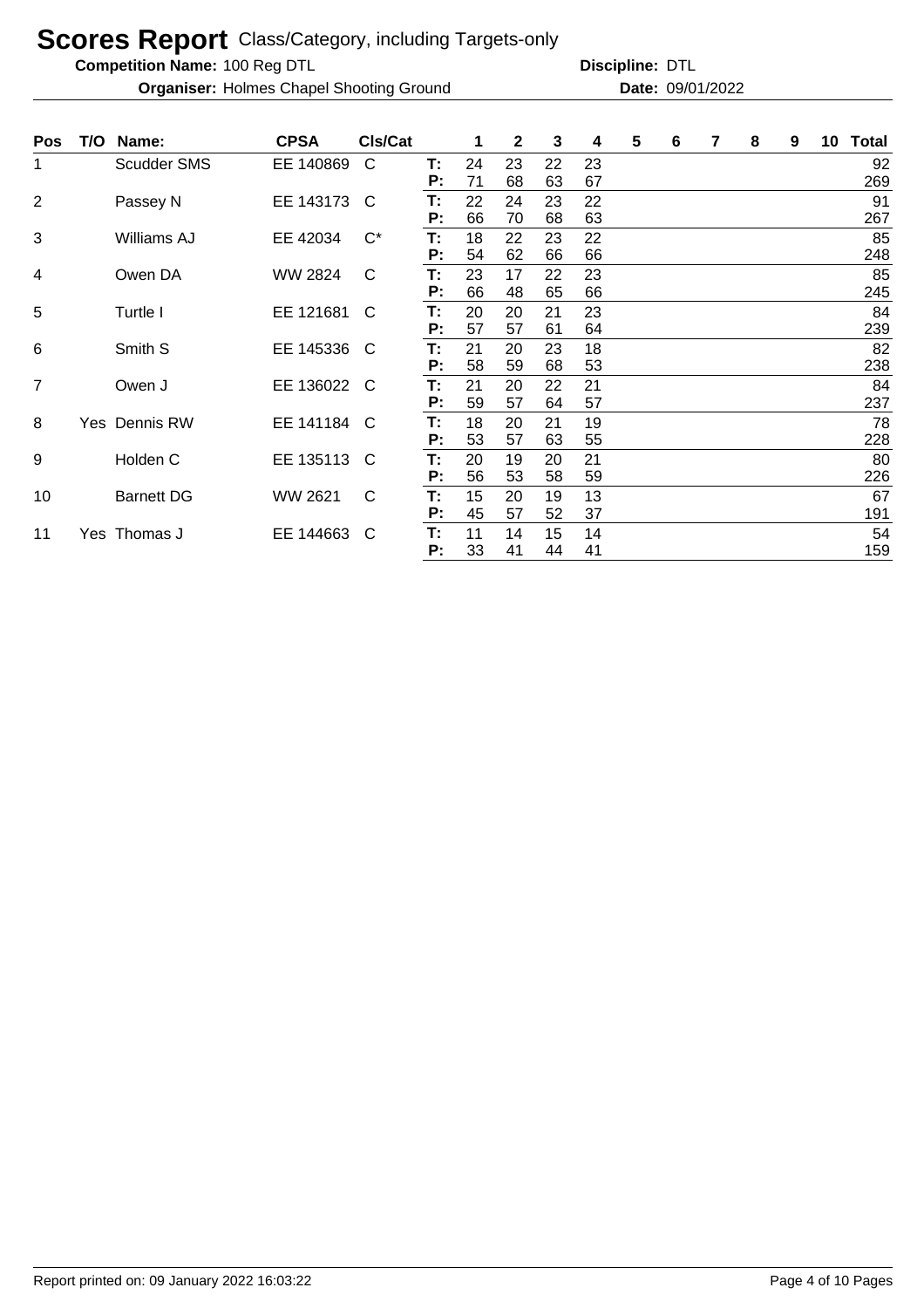|     |                                                 | <b>Competition Name: 100 Reg DTL</b> |             |            |          |          |                         | Discipline: DTL | Date: 09/01/2022 |   |    |   |   |    |           |
|-----|-------------------------------------------------|--------------------------------------|-------------|------------|----------|----------|-------------------------|-----------------|------------------|---|----|---|---|----|-----------|
|     | <b>Organiser: Holmes Chapel Shooting Ground</b> |                                      |             |            |          |          |                         |                 |                  |   |    |   |   |    |           |
| Pos | T/O.                                            | Name:                                | <b>CPSA</b> | Cls/Cat    |          |          | $\overline{\mathbf{2}}$ | - 3             | 4                | 5 | -6 | 8 | 9 | 10 | Total     |
|     |                                                 | Hurstfield T                         | EE 29411    | <b>CLT</b> | т:<br>P: | 24<br>70 | 23<br>67                | 23<br>66        | -25<br>75        |   |    |   |   |    | 95<br>278 |
| 2   |                                                 | Yes Thomas J                         | EE 144663   | CLT        | Т:<br>P: | 11<br>33 | 14<br>41                | 15<br>44        | 14<br>-41        |   |    |   |   |    | 54<br>159 |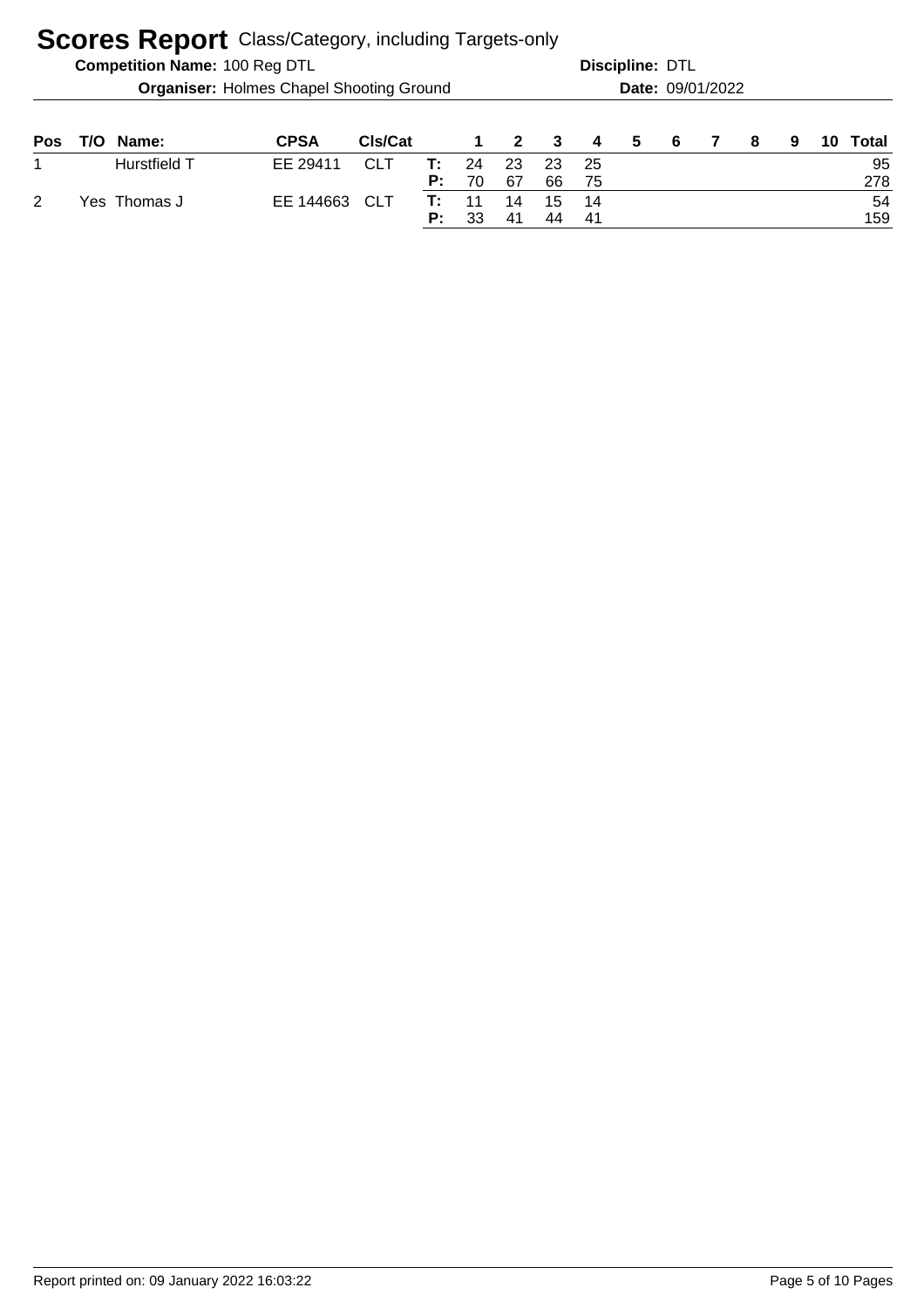|     | <b>Scores Report</b> Class/Category, including Targets-only |                                      |                                                 |            |          |          |                |          |                |                        |                         |  |   |   |  |           |
|-----|-------------------------------------------------------------|--------------------------------------|-------------------------------------------------|------------|----------|----------|----------------|----------|----------------|------------------------|-------------------------|--|---|---|--|-----------|
|     |                                                             | <b>Competition Name: 100 Reg DTL</b> |                                                 |            |          |          |                |          |                | <b>Discipline: DTL</b> |                         |  |   |   |  |           |
|     |                                                             |                                      | <b>Organiser: Holmes Chapel Shooting Ground</b> |            |          |          |                |          |                |                        | <b>Date: 09/01/2022</b> |  |   |   |  |           |
| Pos | T/O .                                                       | Name:                                | <b>CPSA</b>                                     | Cls/Cat    |          |          | $\overline{2}$ | - 3      | $\overline{4}$ | 5                      | -6                      |  | 8 | 9 |  | Total     |
|     |                                                             | Mills I                              | WW 2790                                         | <b>JNR</b> | т:<br>P: | 24<br>71 | 24<br>72       | 25<br>75 | -23<br>68      |                        |                         |  |   |   |  | 96<br>286 |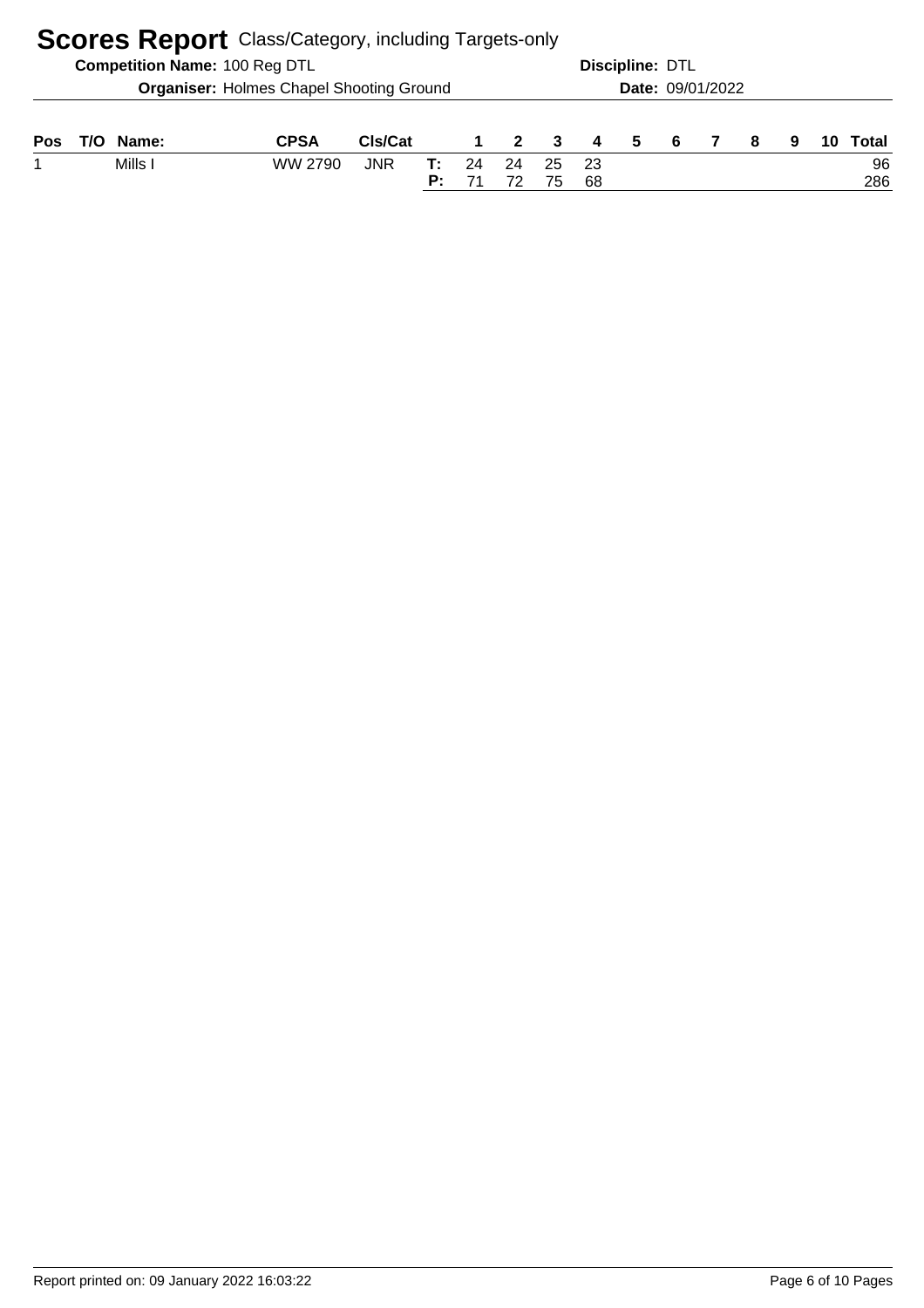**Competition Name:**

**Organiser:** Holmes Chapel Shooting Ground **Date:** 09/01/2022

| <b>Pos</b>     | T/O | Name:             | <b>CPSA</b> | CIs/Cat    |    |    | $\mathbf{2}$ | 3  | 4   | 5 | 6 | 8 | 9 | 10 | <b>Total</b> |
|----------------|-----|-------------------|-------------|------------|----|----|--------------|----|-----|---|---|---|---|----|--------------|
| 1              |     | Stanbrook C       | EE 112079   | LDY        | т: | 25 | 24           | 23 | -21 |   |   |   |   |    | 93           |
|                |     |                   |             |            | P: | 73 | 70           | 68 | 62  |   |   |   |   |    | 273          |
| $\overline{2}$ |     | Milroy S          | EE 132049   | LDY        | T: | 19 | 25           | 24 | 23  |   |   |   |   |    | 91           |
|                |     |                   |             |            | P: | 55 | 69           | 68 | 66  |   |   |   |   |    | 258          |
| 2              |     | Percival E        | EE 133374   | <b>LDY</b> | т: | 24 | 24           | 21 | 21  |   |   |   |   |    | 90           |
|                |     |                   |             |            | P: | 70 | 68           | 60 | 60  |   |   |   |   |    | 258          |
| 4              |     | Hitchmough J      | EE 105606   | LDY        | т: | 21 | 20           | 22 | 24  |   |   |   |   |    | 87           |
|                |     |                   |             |            | P: | 62 | 60           | 64 | 71  |   |   |   |   |    | 257          |
| 5              |     | <b>Bushell JW</b> | EE 110724   | <b>LDY</b> | Т: | 25 | 18           | 19 | 23  |   |   |   |   |    | 85           |
|                |     |                   |             |            | P: | 70 | 53           | 53 | 68  |   |   |   |   |    | 244          |
| 6              |     | <b>Barnett DG</b> | WW 2621     | LDY        | Т: | 15 | 20           | 19 | 13  |   |   |   |   |    | 67           |
|                |     |                   |             |            | P: | 45 | 57           | 52 | 37  |   |   |   |   |    | 191          |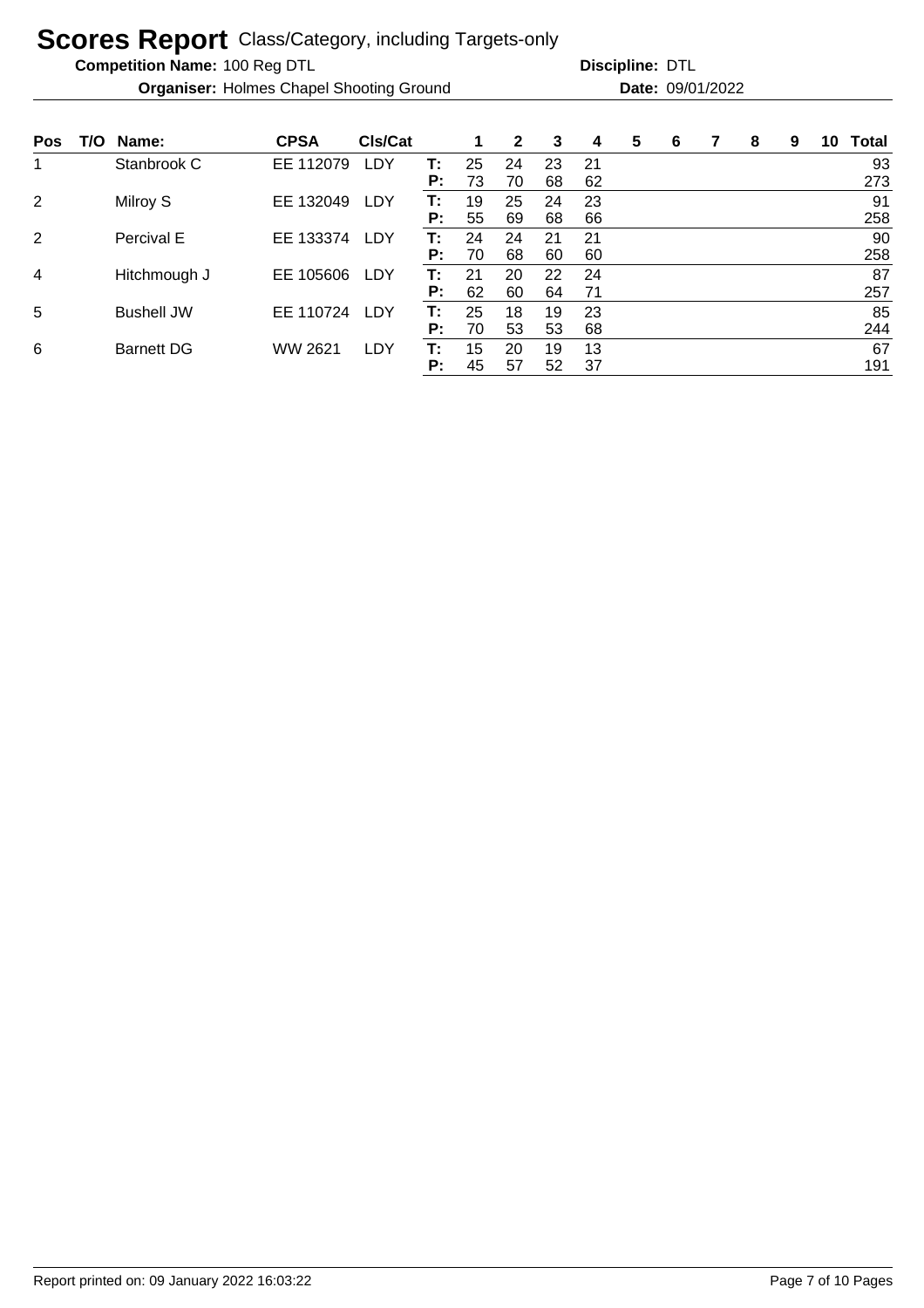**Competition Name:**

**Organiser:** Holmes Chapel Shooting Ground **Date:** 09/01/2022

| Pos | T/O | Name:               | <b>CPSA</b>    | CIs/Cat    |          | 1        | 2        | 3        | 4        | 5 | 6 | 7 | 8 | 9 | 10 | <b>Total</b> |
|-----|-----|---------------------|----------------|------------|----------|----------|----------|----------|----------|---|---|---|---|---|----|--------------|
| 1   |     | Moule CW            | EE 43566       | <b>SNR</b> | T:<br>P: | 25<br>75 | 25<br>74 | 25<br>74 | 24<br>70 |   |   |   |   |   |    | 99<br>293    |
| 2   |     | Holden RJ           | EE 7228        | <b>SNR</b> | T:       | 25       | 24       | 25       | 25       |   |   |   |   |   |    | 99           |
| 3   |     | Robinson TR         | EE 90911       | <b>SNR</b> | P:<br>T: | 75<br>24 | 72<br>24 | 73<br>25 | 72<br>25 |   |   |   |   |   |    | 292<br>98    |
| 4   |     | Sant P              | EE 125165      | <b>SNR</b> | P:<br>T: | 71<br>24 | 72<br>24 | 74<br>25 | 74<br>25 |   |   |   |   |   |    | 291<br>98    |
|     |     |                     |                |            | P:       | 70       | 69       | 75       | 75       |   |   |   |   |   |    | 289          |
| 5   |     | Collins OJ          | <b>WW 682</b>  | <b>SNR</b> | T:<br>P: | 25<br>71 | 25<br>72 | 24<br>71 | 25<br>73 |   |   |   |   |   |    | 99<br>287    |
| 5   |     | Gardener SM         | EE 100330      | <b>SNR</b> | Т.<br>P: | 25<br>75 | 23<br>69 | 25<br>71 | 24<br>72 |   |   |   |   |   |    | 97<br>287    |
| 5   |     | <b>Richards PG</b>  | EE 120556      | <b>SNR</b> | T:       | 24       | 25       | 24       | 24       |   |   |   |   |   |    | 97           |
| 8   |     | Clifton W           | <b>WW 1078</b> | <b>SNR</b> | P:<br>T: | 71<br>23 | 74<br>24 | 71<br>25 | 71<br>25 |   |   |   |   |   |    | 287<br>97    |
| 8   |     | Relph P             | EE 105605      | <b>SNR</b> | P:<br>T: | 67<br>24 | 71<br>23 | 73<br>24 | 75<br>25 |   |   |   |   |   |    | 286<br>96    |
|     |     |                     |                |            | P:       | 71       | 68       | 72       | 75       |   |   |   |   |   |    | 286          |
| 10  |     | Evans PA            | WW 2241        | <b>SNR</b> | T:<br>P: | 23<br>68 | 24<br>69 | 24<br>70 | 25<br>74 |   |   |   |   |   |    | 96<br>281    |
| 11  |     | Johnson J           | EE 139108      | <b>SNR</b> | T:<br>P: | 23<br>69 | 23<br>68 | 25<br>72 | 23<br>68 |   |   |   |   |   |    | 94<br>277    |
| 12  |     | Farnsworth N        | EE 128472      | <b>SNR</b> | T:       | 23       | 23       | 24       | 24       |   |   |   |   |   |    | 94           |
| 13  |     | Linnell J           | EE 128135      | <b>SNR</b> | Ρ:<br>T: | 67<br>23 | 68<br>24 | 71<br>22 | 69<br>24 |   |   |   |   |   |    | 275<br>93    |
|     |     |                     |                | <b>SNR</b> | P:<br>T: | 68<br>24 | 71<br>21 | 63<br>22 | 70       |   |   |   |   |   |    | 272<br>91    |
| 14  |     | Ruane J             | EE 129118      |            | P:       | 72       | 63       | 66       | 24<br>69 |   |   |   |   |   |    | 270          |
| 15  |     | Yes Nutter G        | EE 88429       | <b>SNR</b> | T:<br>P: | 21<br>61 | 24<br>68 | 23<br>68 | 24<br>70 |   |   |   |   |   |    | 92<br>267    |
| 16  |     | Parker <sub>P</sub> | EE 94407       | <b>SNR</b> | T:<br>Р: | 23<br>68 | 21<br>62 | 23<br>66 | 23<br>67 |   |   |   |   |   |    | 90<br>263    |
| 17  |     | Stanbrook DJ        | EE 112080      | <b>SNR</b> | T:       | 21       | 22       | 22       | 24       |   |   |   |   |   |    | 89           |
| 18  |     | Yes Hutchinson B    | EE 129755      | <b>SNR</b> | P:<br>T: | 62<br>22 | 64<br>23 | 64<br>22 | 72<br>23 |   |   |   |   |   |    | 262<br>90    |
|     |     |                     |                |            | P:       | 62       | 69       | 64       | 66       |   |   |   |   |   |    | 261          |
| 19  |     | Myers A             | EE 110081 SNR  |            | Т:<br>P: | 21<br>58 | 22<br>63 | 23<br>67 | 24<br>70 |   |   |   |   |   |    | 90<br>258    |
| 20  |     | Harrison P          | EE 106360 SNR  |            | T:<br>P: | 22<br>66 | 21<br>63 | 21<br>61 | 23<br>67 |   |   |   |   |   |    | 87<br>257    |
| 21  |     | McKay R             | EE 137210      | <b>SNR</b> | T:<br>P: | 20<br>53 | 21<br>59 | 24<br>72 | 24<br>70 |   |   |   |   |   |    | 89<br>254    |
| 22  |     | Mills P             | <b>WW 1544</b> | <b>SNR</b> | T:       | 19       | 23       | 21       | 23       |   |   |   |   |   |    | 86           |
| 23  |     | Sage A              | EE 138139      | <b>SNR</b> | P:<br>T: | 56<br>23 | 67<br>22 | 62<br>21 | 68<br>20 |   |   |   |   |   |    | 253<br>86    |
|     |     | <b>Stafford G</b>   |                |            | P:       | 67<br>21 | 64<br>23 | 61       | 59<br>21 |   |   |   |   |   |    | 251<br>84    |
| 24  |     |                     | EE 123842      | <b>SNR</b> | T:<br>P: | 62       | 68       | 19<br>56 | 62       |   |   |   |   |   |    | 248          |
| 25  |     | Owen DA             | WW 2824        | <b>SNR</b> | T:<br>P: | 23<br>66 | 17<br>48 | 22<br>65 | 23<br>66 |   |   |   |   |   |    | 85<br>245    |
| 26  |     | Boon MC             | EE 141117      | <b>SNR</b> | T:<br>P: | 23<br>59 | 21       | 21<br>60 | 21<br>60 |   |   |   |   |   |    | 86<br>239    |
| 26  |     | Turtle I            | EE 121681      | <b>SNR</b> | T:       | 20       | 60<br>20 | 21       | 23       |   |   |   |   |   |    | 84           |
| 28  |     | Smith S             | EE 145336      | <b>SNR</b> | P:<br>T: | 57<br>21 | 57<br>20 | 61<br>23 | 64<br>18 |   |   |   |   |   |    | 239<br>82    |
|     |     |                     |                |            | P:       | 58       | 59       | 68       | 53       |   |   |   |   |   |    | 238          |
| 29  |     | Owen J              | EE 136022      | <b>SNR</b> | T:<br>P: | 21<br>59 | 20<br>57 | 22<br>64 | 21<br>57 |   |   |   |   |   |    | 84<br>237    |
| 30  |     | Yes Bebbington C    | EE 115567 SNR  |            | Т.<br>P: | 17<br>49 | 15<br>43 | 21<br>61 | 21<br>61 |   |   |   |   |   |    | 74<br>214    |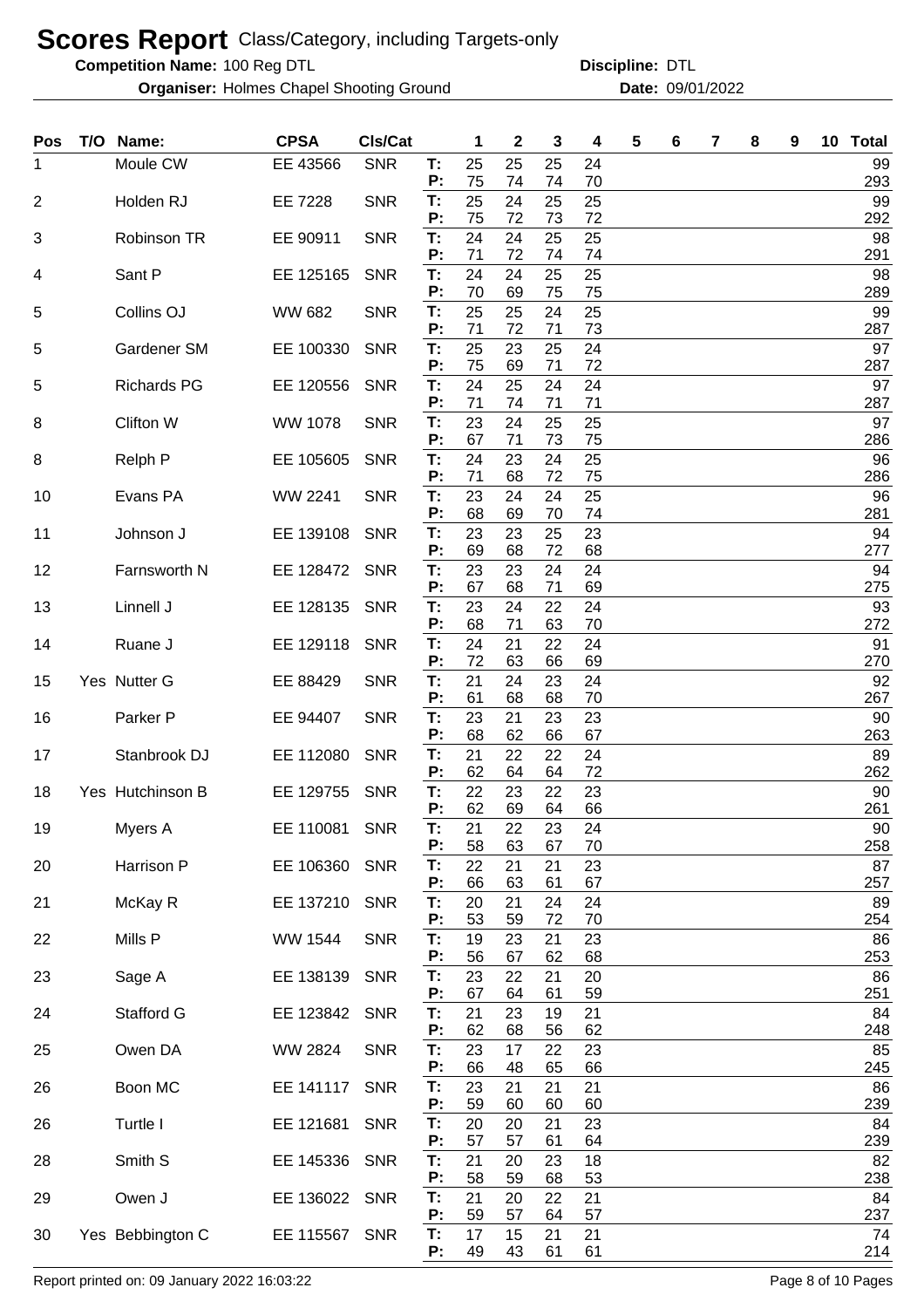**Competition Name:**

**Organiser:** Holmes Chapel Shooting Ground **Date:** 09/01/2022

100 Reg DTL **Discipline:** DTL

| Pos            | T/O | Name:              | <b>CPSA</b>     | CIs/Cat    |          | 1        | 2        | 3        | 4        | 5 | 6 | 7 | 8 | 9 | 10 Total  |
|----------------|-----|--------------------|-----------------|------------|----------|----------|----------|----------|----------|---|---|---|---|---|-----------|
| 1              |     | Taylor D           | EE 14934        | <b>VET</b> | Т.<br>P: | 23<br>69 | 25<br>74 | 25<br>74 | 24<br>71 |   |   |   |   |   | 97<br>288 |
| $\overline{2}$ |     | Fiddler S          | EE 84815        | <b>VET</b> | T:<br>P: | 25<br>73 | 25<br>74 | 22<br>65 | 24<br>71 |   |   |   |   |   | 96<br>283 |
| 3              |     | Waters K           | EE 122306       | <b>VET</b> | T:       | 25       | 23       | 24       | 23       |   |   |   |   |   | 95        |
| 4              |     | McGovern R         | EE 124989       | <b>VET</b> | P:<br>T: | 74<br>24 | 69<br>25 | 72<br>24 | 67<br>23 |   |   |   |   |   | 282<br>96 |
| 4              |     | Moir TG            | EE 67036        | <b>VET</b> | P:<br>T: | 70<br>23 | 75<br>25 | 66<br>23 | 69<br>23 |   |   |   |   |   | 280<br>94 |
| 6              |     | Palmer W           | WW <sub>5</sub> | <b>VET</b> | P:<br>T: | 68<br>24 | 74<br>25 | 69<br>22 | 69<br>25 |   |   |   |   |   | 280<br>96 |
|                |     |                    |                 |            | P:       | 68       | 72       | 65       | 74       |   |   |   |   |   | 279       |
| 6              |     | Thomas RC          | <b>WW 1427</b>  | <b>VET</b> | T:<br>P: | 24<br>71 | 25<br>74 | 24<br>68 | 22<br>66 |   |   |   |   |   | 95<br>279 |
| 8              |     | Yes Pownall AG     | <b>EE 7477</b>  | <b>VET</b> | T:<br>P: | 23<br>66 | 24<br>69 | 25<br>74 | 24<br>69 |   |   |   |   |   | 96<br>278 |
| 8              |     | <b>Hartley M</b>   | EE 118693       | <b>VET</b> | T:<br>P: | 25<br>73 | 23<br>68 | 23<br>68 | 23<br>69 |   |   |   |   |   | 94<br>278 |
| 10             |     | Ellison AA         | EE 7578         | <b>VET</b> | T:       | 22       | 25       | 22       | 24<br>72 |   |   |   |   |   | 93        |
| 11             |     | <b>Bushell CM</b>  | EE 37684        | <b>VET</b> | P:<br>T: | 66<br>23 | 75<br>25 | 64<br>23 | 23       |   |   |   |   |   | 277<br>94 |
| 12             |     | Pritchard JE       | <b>WW 2741</b>  | <b>VET</b> | P:<br>T: | 66<br>23 | 73<br>23 | 68<br>24 | 69<br>23 |   |   |   |   |   | 276<br>93 |
| 13             |     | Kingston J         | EE 106003       | <b>VET</b> | P:<br>T: | 69<br>22 | 67<br>23 | 72<br>25 | 67<br>23 |   |   |   |   |   | 275<br>93 |
|                |     |                    |                 |            | P:       | 63       | 68       | 74       | 68       |   |   |   |   |   | 273       |
| 13             |     | Stanbrook C        | EE 112079       | <b>VET</b> | T:<br>P: | 25<br>73 | 24<br>70 | 23<br>68 | 21<br>62 |   |   |   |   |   | 93<br>273 |
| 15             |     | Thomas PA          | EE 65442        | <b>VET</b> | T:<br>P: | 22<br>65 | 22<br>64 | 25<br>71 | 24<br>72 |   |   |   |   |   | 93<br>272 |
| 16             |     | Scudder SMS        | EE 140869       | <b>VET</b> | T:<br>P: | 24<br>71 | 23<br>68 | 22<br>63 | 23<br>67 |   |   |   |   |   | 92<br>269 |
| 17             |     | Lloyd T            | EE 31443        | <b>VET</b> | T:       | 24       | 24       | 23       | 22       |   |   |   |   |   | 93        |
| 17             |     | <b>Faulkner RM</b> | <b>WW 1759</b>  | <b>VET</b> | P:<br>T: | 69<br>24 | 70<br>21 | 65<br>22 | 64<br>23 |   |   |   |   |   | 268<br>90 |
| 19             |     | Passey N           | EE 143173       | <b>VET</b> | P:<br>Т. | 71<br>22 | 62<br>24 | 66<br>23 | 69<br>22 |   |   |   |   |   | 268<br>91 |
| 19             |     | Yes Jesson PE      | EE 4524         | <b>VET</b> | P:<br>T: | 66<br>24 | 70<br>22 | 68<br>20 | 63<br>24 |   |   |   |   |   | 267<br>90 |
|                |     |                    |                 |            | P:       | 72       | 64       | 59       | 72       |   |   |   |   |   | 267       |
| 21             |     | Lewis RC           | WW 2233         | <b>VET</b> | T:<br>P: | 22<br>65 | 24<br>71 | 24<br>68 | 21<br>62 |   |   |   |   |   | 91<br>266 |
| 22             |     | Davies A           | WW 1962         | <b>VET</b> | T:<br>P: | 23<br>65 | 21<br>57 | 24<br>71 | 24<br>71 |   |   |   |   |   | 92<br>264 |
| 23             |     | Bevan G            | EE 138680       | <b>VET</b> | T:<br>P: | 21<br>62 | 23<br>66 | 22<br>63 | 24<br>69 |   |   |   |   |   | 90<br>260 |
| 23             |     | Yes Kippax IS      | EE 141345       | <b>VET</b> | T:       | 23       | 20       | 24       | 23       |   |   |   |   |   | 90        |
| 25             |     | Tennison J         | EE 124363       | <b>VET</b> | P:<br>T: | 67<br>19 | 58<br>23 | 68<br>24 | 67<br>21 |   |   |   |   |   | 260<br>87 |
| 26             |     | Yes Gardener A     | EE 7442         | <b>VET</b> | P:<br>T: | 56<br>19 | 66<br>22 | 70<br>21 | 63<br>24 |   |   |   |   |   | 255<br>86 |
| 27             |     | Grugel P           | EE 67143        | <b>VET</b> | P:<br>T: | 56<br>20 | 63<br>22 | 62<br>23 | 72<br>21 |   |   |   |   |   | 253<br>86 |
|                |     |                    |                 |            | P:       | 58       | 66       | 66       | 61       |   |   |   |   |   | 251       |
| 28             |     | Vella S            | EE 66462        | <b>VET</b> | T:<br>P: | 20<br>59 | 21<br>60 | 24<br>70 | 20<br>59 |   |   |   |   |   | 85<br>248 |
| 28             |     | Williams AJ        | EE 42034        | <b>VET</b> | T:<br>P: | 18<br>54 | 22<br>62 | 23<br>66 | 22<br>66 |   |   |   |   |   | 85<br>248 |
| 30             |     | Yes Waring DA      | EE 124591       | <b>VET</b> | T:<br>P: | 20<br>60 | 22<br>66 | 21<br>61 | 20<br>58 |   |   |   |   |   | 83<br>245 |

Report printed on: 09 January 2022 16:03:22 Page 9 of 10 Pages